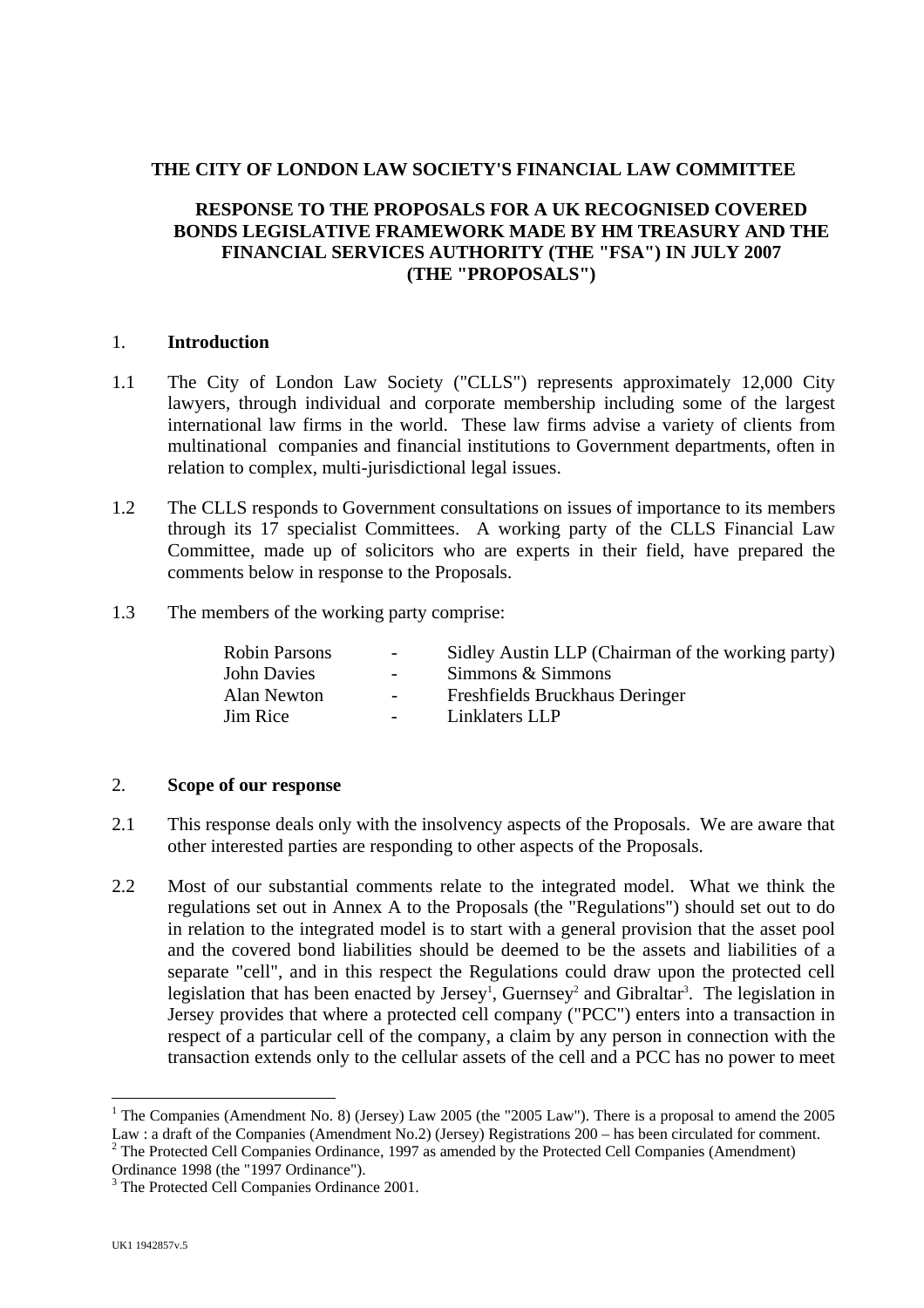any liability attributable to a particular cell from the non-cellular assets of the company.<sup>4</sup> The legislation in Guernsey provides<sup>5</sup> that the assets of a PCC shall be either cellular assets or non-cellular assets and that it shall be the duty of the directors of the PCC to keep them separate and separately identifiable. The assets attributable to the cell of a PCC are only available to the creditors of the company who are creditors of that cell and those assets are absolutely protected from other creditors of the PCC.

- 2.3 If the Regulations are made in the form proposed in Annex A to the Proposals, there is a risk in our view that the integrated model will not be used at all in part, at least, because the ring-fencing provided for in the draft Regulations is not fully effective. It is likely that there will be a strong preference for the SPV model. The SPV model is tried and testedin the U.K., $6$  and the main advantage of the new legislation will be to allow this tried and tested model to benefit from the higher prudential investments limits allowed for by the UCITS Directive[.7](#page-1-3)
- 2.4 This response begins by highlighting insolvency issues that arise in relation to the integrated model and the SPV model. It then moves on to insolvency issues affecting both models. This is followed by drafting points on the draft Regulations. Finally, there is a summary of our main conclusions.

## 3. **The integrated model**

- 3.1 The general approach taken in the draft Regulations is to provide that the claims of the covered bond creditors should rank first on the asset pool, to prohibit dealings with the asset pool by a liquidator or administrator and to exclude the asset pool from the scope of any voluntary arrangement or scheme of arrangement proposed by the owner/issuer.<sup>8</sup>
- 3.2 This is not in our view sufficient to achieve a proper ring-fencing of the asset pool and the covered bond liabilities.
- 3.3 The owner/issuer is required to be a U.K. credit institution.<sup>9</sup> HM Treasury and the FSA have invited comments on this restriction and indicate<sup>10</sup> that, unless they can be satisfied that robust enforcement can be delivered to the owner/issuer with a registered office in some other EEA state, they do not propose to relax the restriction. Except where the SPV model is adopted, we consider that it is essential that the restriction be retained in order to ensure that within the European Union the only jurisdiction in which a reorganisation measure or winding up proceedings can be commenced is within the  $U.K.$ <sup>11</sup> Whatever ring-fencing is provided for by the Regulations can only be effective if

<span id="page-1-0"></span><sup>&</sup>lt;sup>4</sup> Article 29 of the 2005 Law substituting a new Part 18D to the Companies (Jersey) Law 1991: section 127 YT.

<span id="page-1-1"></span> $5$  Sections 3 and 4A of the 1998 Ordinance.

<span id="page-1-2"></span><sup>&</sup>lt;sup>6</sup> We understand that there have been eight covered bond issuers in the U.K., the first of which was HBOS plc.

<span id="page-1-3"></span> $7$  Council Directive 85/611/EC.

<span id="page-1-4"></span> $\frac{8}{9}$  See Part 6 of the draft Regulations and Schedule 1.<br> $\frac{9}{9}$  Regulation 6(2).

<span id="page-1-5"></span>

<span id="page-1-7"></span><span id="page-1-6"></span>

<sup>&</sup>lt;sup>10</sup> Paragraph 2.6 of the Proposals.<br><sup>11</sup> The Credit Institutions Reorganisation and Winding up Directive 2004 (2001/24). If the home state of the credit institution were in a Member State of the European Union other than the U.K., Article 10 would require the courts of each Member State to apply "the laws, regulations and procedures applicable in [the non-U.K. credit institution's] home Member State insofar as [the] Directive does not provide otherwise. Accordingly, the effectiveness of the Regulations (and therefore in practice the availability of the integrated model) will be limited to U.K. credit institutions.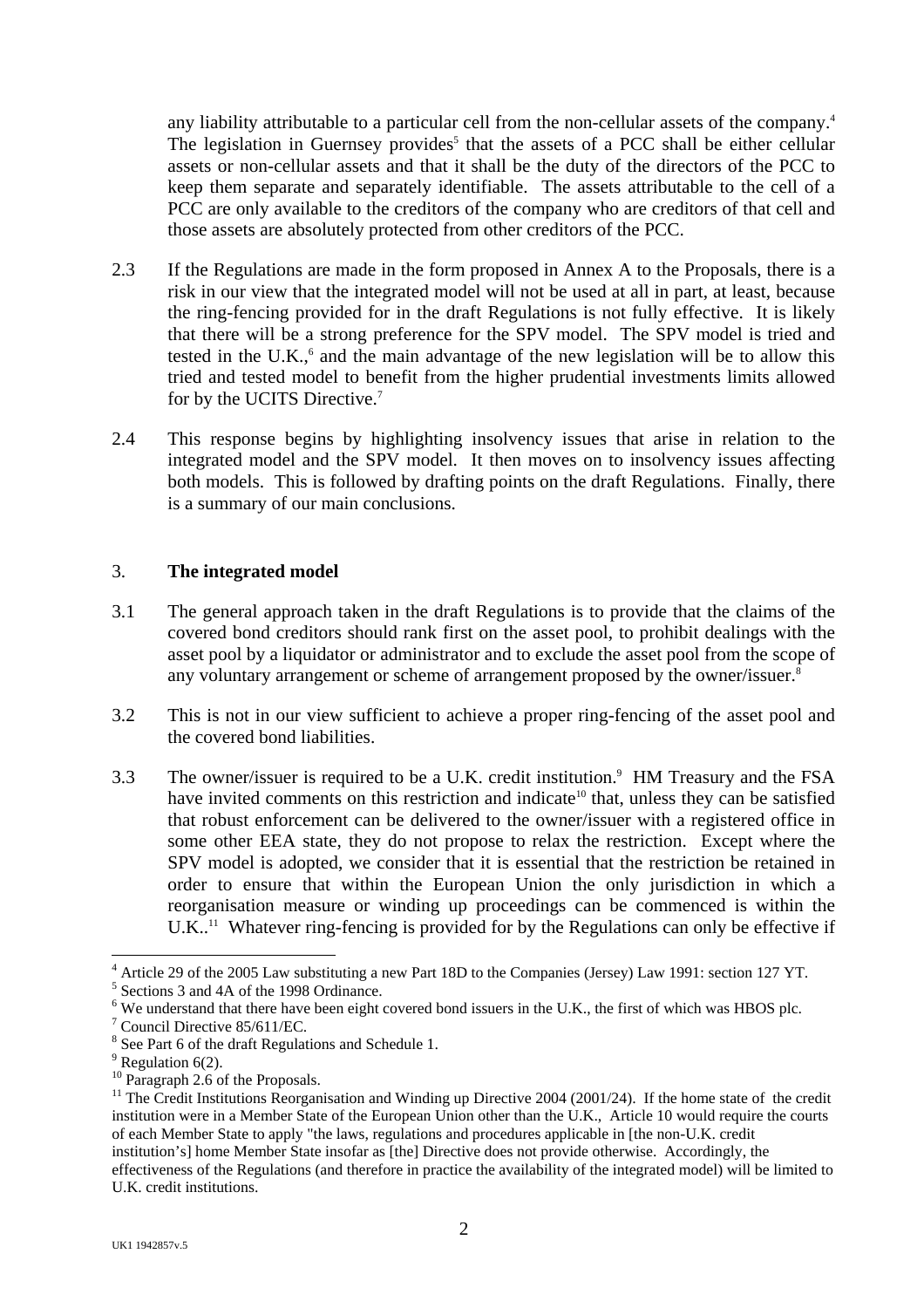and to the extent that any insolvency proceeding is a proceeding conducted under English law or under the law of another part of the U.K. Where the SPV model is adopted, we see no reason why the issuer need be a U.K. credit institution, and if the FSA is satisfied that they have sufficiently robust powers of enforcement, the issuer could be any credit institution with its head office or a branch office situated in the U.K. (We recognise that if the issuer is also the originator of the assets and its head office is outside the UK, then where the SPV model is adopted it will be necessary to consider such matters as the undervalue and clawback provisions and the law relating to corporate benefit applicable in the jurisdiction of the head office).

- 3.4 It is not clear to us from the draft Regulations whether, where the integrated model is used, it is contemplated that the asset pool will be subject to a security interest in favour of a security trustee for the covered bond creditors. If the assets are sufficiently ringfenced and located in the U.K., arguably no security interest would be needed (the position of the covered bond creditors with regard to the asset pool being analogous to the position which is achieved by the taking of a security interest). In practice, we think it possible that, even if the ring-fencing is strengthened, the parties may wish the claims of the bondholders and of the service providers to be secured as security also confers a degree of control. Such ring-fencing as there is under the Regulations only applies in an insolvency proceeding<sup>12</sup> and unless the ring fencing position is improved, where the integrated model is used, security would have to be taken over the asset pool in order to ensure priority over, for example, an execution creditor of the company<sup>13</sup>.
- $3.5$  Where the integrated model is used and the capital market exemption<sup>14</sup> would apply if the SPV model had been used, the draft Regulations do not allow for the appointment of an administrative receiver to be appointed to the asset pool. The asset pool should be regarded as the assets of a separate company for the purpose of determining whether the security interest taken to secure the covered bond liabilities constitutes the whole or substantially the whole of a company's property, thus permitting the holder of the security interest to appoint an administrative receiver<sup>15</sup> or an administrator.<sup>16</sup> Accordingly, express provision should be made in the relevant legislation to allow the appointment of an administrative receiver or an administrator in these circumstances. In

<span id="page-2-0"></span> $\overline{a}$  $12$  Regulation 22 relates to voluntary arrangements and schemes of arrangement which strictly may be proposed outside of an insolvency proceeding and administrators and receivers dealt with by Regulations 23 and 27 can be appointed out of court.

<span id="page-2-1"></span>Strictly, Article 22(4) of the UCTIS Directive only requires the bondholders to have priority over the asset pool "in the event of failure of the issuer". As currently drafted, there would be nothing to prevent an execution creditor enforcing a judgment against the issuer/owner over assets in the asset pool, but for the purposes of continuing to comply with the capability test, the issuer/owner would then need to top up the asset pool to its previous level. This prospect would not be acceptable for ratings purposes. Although the ratings analysis of a covered bond is primarily dependent on the covenant strength of the issuer until default, on default it is assumed that a "full asset pool" (i.e. an asset pool which meets the capability test *at that point in time*) will be available to cover the claims of bondholders in full. In the situation of execution being levied against the asset pool, this would not be the case until any top up is made in full. Bondholders would effectively take a credit risk on the issuer/owner in two respects: (i) the ability of the issuer/owner to make payments in full when due under the bonds and (ii) the ability of the issuer/owner to top up the asset pool to the level required for it to comply with the capability test. This risk is taken generally by all bondholders where an asset pool is required to be topped up, but the amounts contemplated to be involved in periodic topping up of the asset pool would be small compared with the potential amount of a top up which would be required after execution of any judgment being levied against an asset pool. It is submitted that the Regulations

<span id="page-2-3"></span><span id="page-2-2"></span>

should avoid exposing bondholders to this greater risk.<br><sup>14</sup> Section 72B Insolvency Act 1986.<br><sup>15</sup> See the definition of "administrative receiver" in section 29(2) Insolvency Act 1986.<br><sup>16</sup> Schedule B1 to the Insolvency Ac

<span id="page-2-4"></span>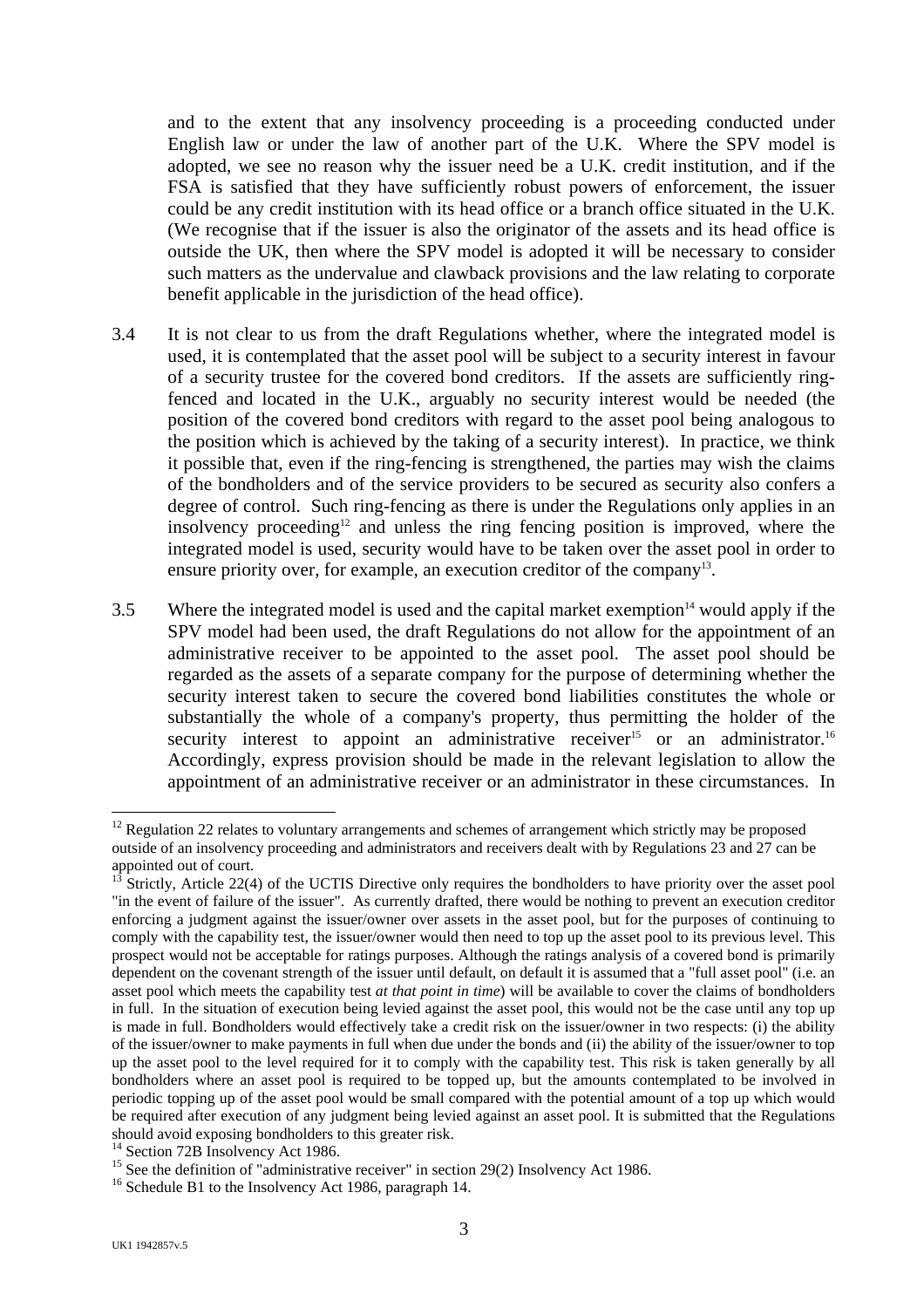our view, it should be possible to appoint an administrative receiver or an administrator of the pool assets without making an appointment in relation to the remaining assets of the company.<sup>[17](#page-3-0)</sup>

- 3.6 Where the integrated model is used, it should be possible to have a liquidator or (unless an administrative receiver is in office) an administrator appointed in respect of the asset pool, but not in respect of the remaining assets of the issuer/owner,<sup>18</sup> and vice versa, so that, for example, the asset pool is not necessarily liquidated merely because the issuer/owner is insolvent (either on a cash flow basis or a balance sheet basis) if the pool assets are sufficient to service the covered bond liabilities and those liabilities are overcollateralised. The wrongful/fraudulent trading provisions<sup>19</sup> of the Insolvency Act 1986 (the "Insolvency Act") would also need to be modified accordingly, and possibly also the duties of the directors as set out in the Companies Act 2006.
- 3.7 It seems to be intended that, under the integrated model, the covered bond creditors could prove in an administration or liquidation of the issuer/owner and receive a dividend from assets other than the asset pool, and that the remaining creditors of the issuer/owner could prove in an administration or liquidation and receive a dividend from the asset pool, albeit on a subordinated basis.<sup>20</sup> There should be no such cross-over. Each pool of assets and liabilities should be entirely separate.<sup>21</sup> The cross-over would mean that the administrator/liquidator appointed to the asset pool would owe duties to the general creditors of the issuer/owner i.e. the creditors of the remaining pool of assets. This would result in a potential conflict of interest.<sup>22</sup> Separate administrators or liquidators should be capable of being appointed to each pool and those duties would be solely to the creditors of the relevant pool.
- $3.8$  Where an administrator or liquidator is appointed, the Regulations provide<sup>23</sup> that he must not deal with the asset pool except by way of an assignment or transfer of all interests in the assets in the asset pool and the benefit and obligations under all contracts relating to the asset pool. We understand that these obligations include not only obligations to service providers but also obligations under the covered bonds themselves. This somewhat oblique way of dealing with the transfer of the obligations is not in our view entirely satisfactory. It is not clear, for example, what the transfer involves: is it an outright novation so that the issuer/owner is released from the obligations and the transferee assumes identical obligations to the persons to whom the obligations are owed or is it no more than an arrangement whereby, as between the issuer/owner and the transferee, the transferee agrees to perform those obligations? In our view, it would be highly desirable for the Regulations to provide an express mechanism whereby the obligations can be novated. There is no means under English law whereby obligations can be transferred in this sense other than by contractual agreement between all the parties involved (which may not be practicable where there are a large number of

<span id="page-3-0"></span><sup>&</sup>lt;sup>17</sup> The PCC legislation would seem to achieve a similar result: see, for example, Parts II and III of the 1997 Ordinance.<br><sup>18</sup> This is possible in Guernsey. See section 20 of the 1997 Ordinance.<br><sup>19</sup> Sections 213 and 214 Insolvency Act.

<span id="page-3-1"></span>

<span id="page-3-2"></span>

<span id="page-3-4"></span><span id="page-3-3"></span>

<sup>&</sup>lt;sup>20</sup> Regulation 28. <sup>21</sup> As appears to be the case in the PCC legislation. See section 4A of the 1997 Ordinance and section 127YT of the Amended (Companies) Law 1991.<br><sup>22</sup> The point is referred to in paragraph 2.58 of the Proposals.<br><sup>23</sup> Regulations 23, 24 and 25.

<span id="page-3-5"></span>

<span id="page-3-6"></span>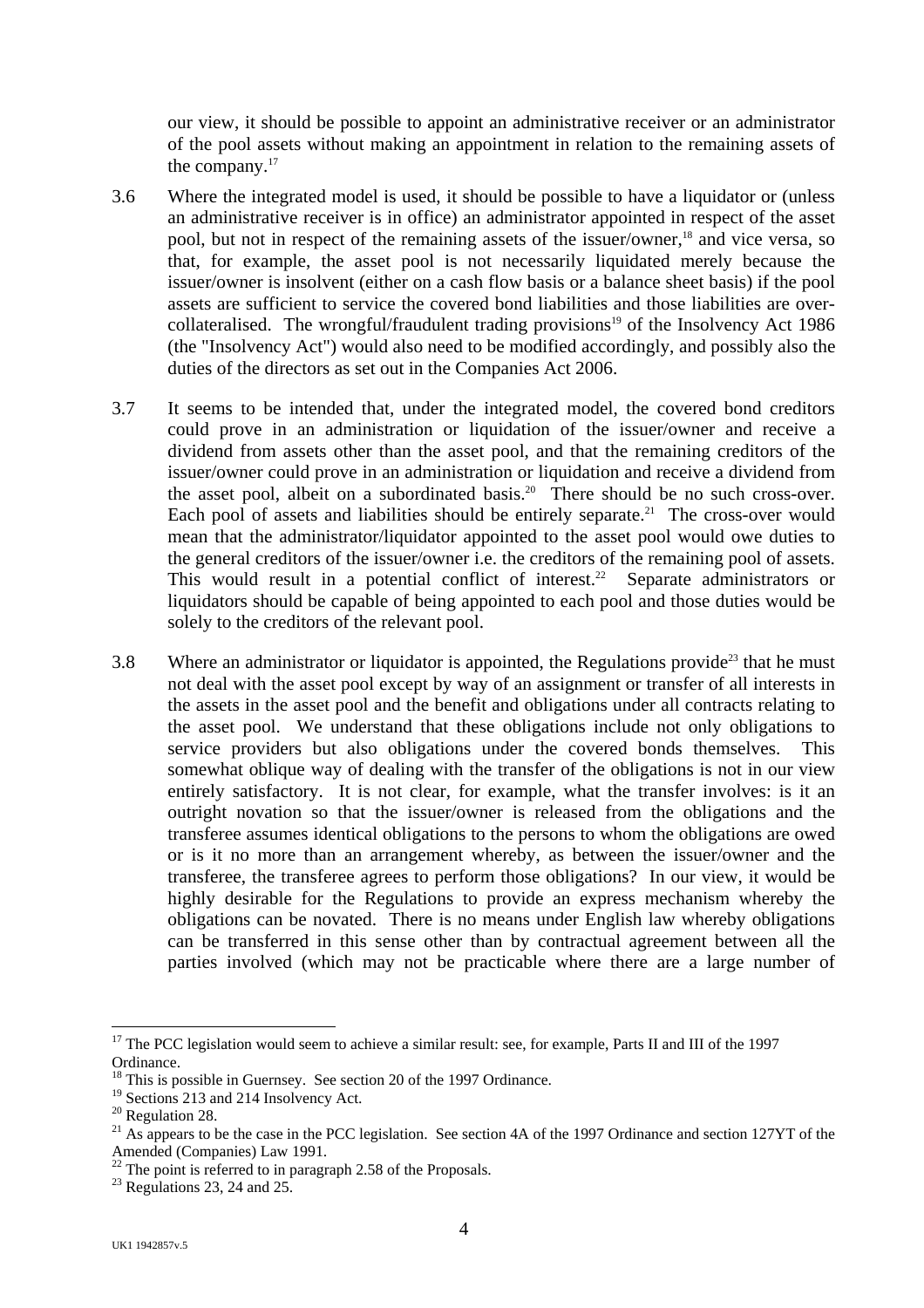covered bondholders<sup>24</sup>) or a scheme of arrangement (which is not permitted by the draft Regulations<sup>25</sup>).

- 3.9 Where the integrated model is used, the security trustee on behalf of the covered bond creditors (and not just the administrator or liquidator) should be able to assign and transfer the asset pool and covered bond liabilities to a third party and any restriction on the enforcement of the security without the consent of the administrator or the permission of the court<sup>26</sup> should be disapplied.<sup>[27](#page-4-3)</sup>
- 3.10 There will normally be a degree of over-collaterisation in the asset pool. The entire asset pool (including the over-collateralised portion) should be capable of being assigned or transferred without the transferee providing any consideration other than the assumption of the covered bond liabilities, notwithstanding that this might not be the best price reasonably obtainable for the asset pool. The duties that are owed by an administrative receiver, administrator or liquidator to the company should be modified accordingly. Alternatively, the Regulations should expressly allow all or any part of the consideration (including any additional consideration representing payment for the over-collateralised portion) to be deferred and should also allow the claim for the deferred consideration to be subordinated in any insolvency proceeding affecting the transferee.
- 3.11 Where the integrated model is used, the provisions of the Insolvency Act that allow the expenses of the administration<sup>28</sup> and that will allow the expenses of the liquidation<sup>29</sup> to rank ahead of any floating charge securing the covered bond liabilities should be disapplied in so far as those expenses relate to an administration or liquidation affecting assets of the issuer/owner other than the asset pool.<sup>30</sup>
- 3.12 An administrator or liquidator of the issuer/owner should not (without the consent of a majority of the covered bondholders) be able to close-out derivatives contracts (such as any hedging arrangements) which provide essential long or medium term hedging to the holders of the covered bonds but which may nevertheless result in loss to the company if they are allowed to continue (the prohibitions on the administrator or liquidator dealing with the asset pool may not extend to a derivative in respect of which the company is "out of the money").
- 3.13 The integrated model imposes a somewhat arbitrary time limit of 12 months within which the liquidator must assign or transfer the asset pool and the covered bond liabilities.<sup>31</sup> (There also seems to be a dangerous implication that the ring-fencing will terminate at the end of the "protected period" of  $12$  months).<sup>32</sup> In the case of an administration, there is a statutory 12 month time limit within which the administration

<span id="page-4-0"></span> $\overline{a}$  $24$  It is possible that an express provision could be included in the trust deed or indenture constituting the covered bonds anticipating a transfer of the obligations by an administrator, liquidator or administrative receiver, but it

<span id="page-4-1"></span>

<span id="page-4-3"></span><span id="page-4-2"></span>

would be much more satisfactory to include a mechanism within the Regulations.<br><sup>25</sup> Regulation 22.<br><sup>26</sup> Insolvency Act, Schedule B1, paragraph 43(2).<br><sup>27</sup> The FSA would no doubt wish to require the third party to comply w

<span id="page-4-4"></span><sup>&</sup>lt;sup>28</sup> Insolvency Act, Schedule B1, paragraph 99(3).

<span id="page-4-5"></span><sup>&</sup>lt;sup>29</sup> Section 176 ZA of the Insolvency Act as inserted by section 1282 Companies Act 2006.<br><sup>30</sup> Regulation 28(2) would need to be amended to deal with this.<br><sup>31</sup> Regulation 25(7).<br><sup>32</sup> Regulation 25(4).

<span id="page-4-6"></span>

<span id="page-4-7"></span>

<span id="page-4-8"></span>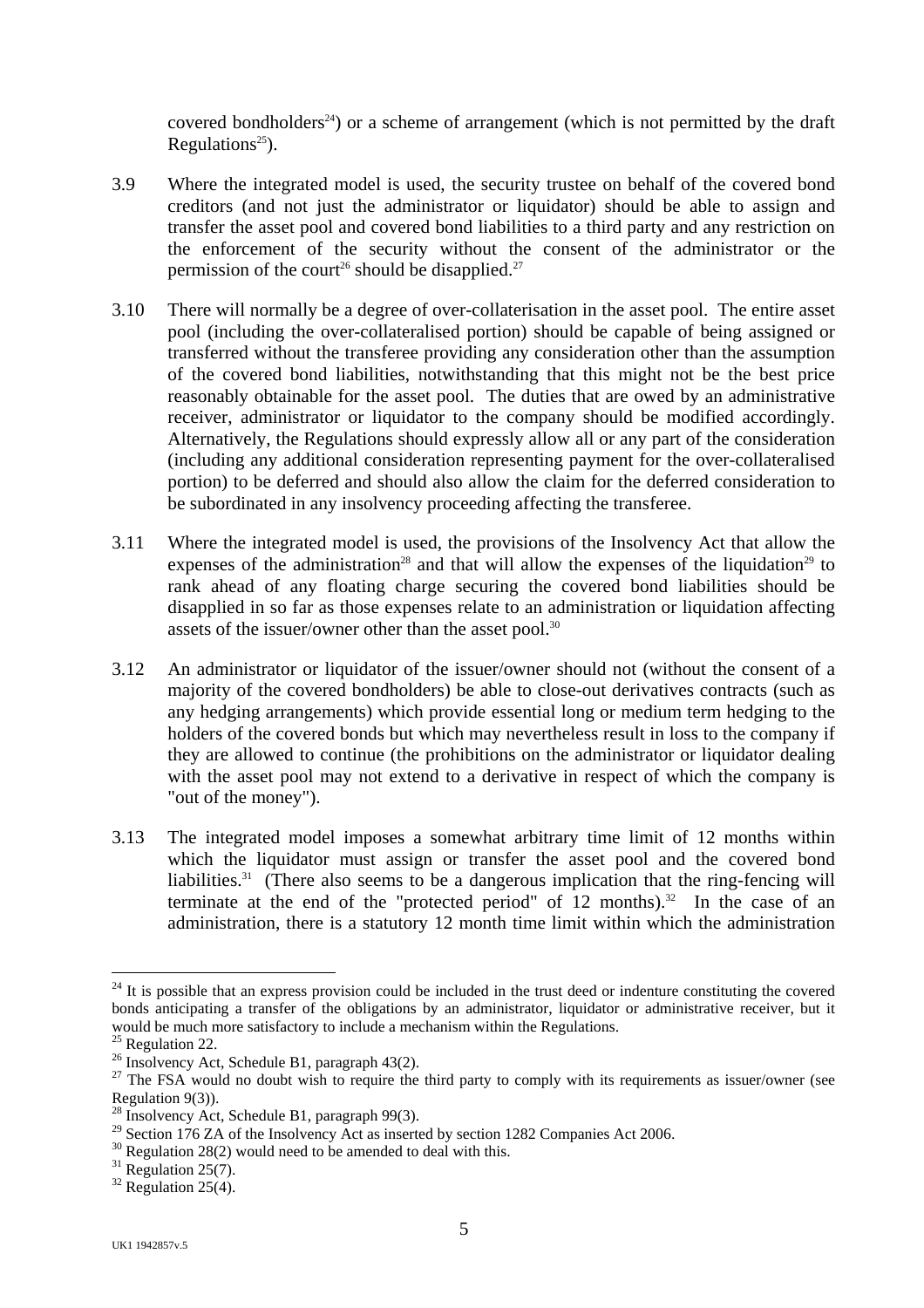must be concluded.<sup>33</sup> The time limit applicable to the liquidator may be extended by the FSA, but that applicable to the administrator may only be extended by the court<sup>34</sup> or with the consent of a majority of the creditors<sup>35</sup>. What is an appropriate time limit in any given case will depend upon the circumstances of the case and we would prefer not to have any time limit imposed. However, if it is thought necessary to impose one, we would prefer that the same rule should be applied to administrators and liquidators, that the time limit should be extended to two years and that the FSA be given authority to extend the period of administration.

3.14 Where an issuer/owner creates more than one asset pool (i.e. in relation to two or more recognised covered bond programmes) the assets belonging to each asset pool or "cell" should be sufficiently identifiable by reference to the register of assets maintained for each asset pool.

## 4. **The SPV Model**

4.1 We endorse the view of HM Treasury that, where the integrated model is used, the issuer should be a U.K. credit institution. This is important in order to ensure that there is a greater likelihood of any insolvency proceeding affecting the issuer being governed by English law or the law of some other part of the U.K.<sup>36</sup> Where the SPV model is used, this is not essential and we have suggested<sup>37</sup> that, if the FSA are satisfied that they have sufficiently robust powers of enforcement, the issuer could be any credit institution with its head office or a branch office situated in the U.K. We recognise, however, that if the issuer is also the originator of the assets and its head office is located outside the UK, then where the SPV model is adopted it will be necessary to consider such matters as the undervalue and clawback provisions and the law relating to corporate benefit applicable in the jurisdiction of the head office). However, it is important that, where the SPV model is used, the SPV should have and should maintain its centre of main interests ("COMI") in the U.K. and that it should not at any time have any establishment outside the U.K. Under the EC Regulation on Insolvency Proceedings 2000, this will ensure that within the European Union (other than Denmark), main insolvency proceedings can only be commenced in relation to the SPV in the U.K. and that there cannot be territorial or secondary proceedings.<sup>38</sup> If this is not done, there can be no assurance that the amendments to U.K. insolvency law made by the Regulations will have practical effect. We note, however, that the EU Regulation is not applicable to all types of legal entity and that where it is not applicable there may be other criteria which are relevant for the purpose of conferring jurisdiction on the English courts over insolvency proceedings concerning these entities.

<span id="page-5-0"></span><sup>&</sup>lt;sup>33</sup> Insolvency Act, Schedule B1, paragraph 76.

<span id="page-5-2"></span><span id="page-5-1"></span>

<sup>&</sup>lt;sup>34</sup> Insolvency Act, Schedule B1, paragraph 76(2)(a).<br><sup>35</sup> Insolvency Act, Schedule B1, paragraph 76(2)(b) and 78.<br><sup>36</sup> See paragraph 3.3 above.

<span id="page-5-3"></span>

<span id="page-5-4"></span><sup>&</sup>lt;sup>37</sup> See paragraph 3.3 above.

<span id="page-5-5"></span><sup>38</sup> Article 3.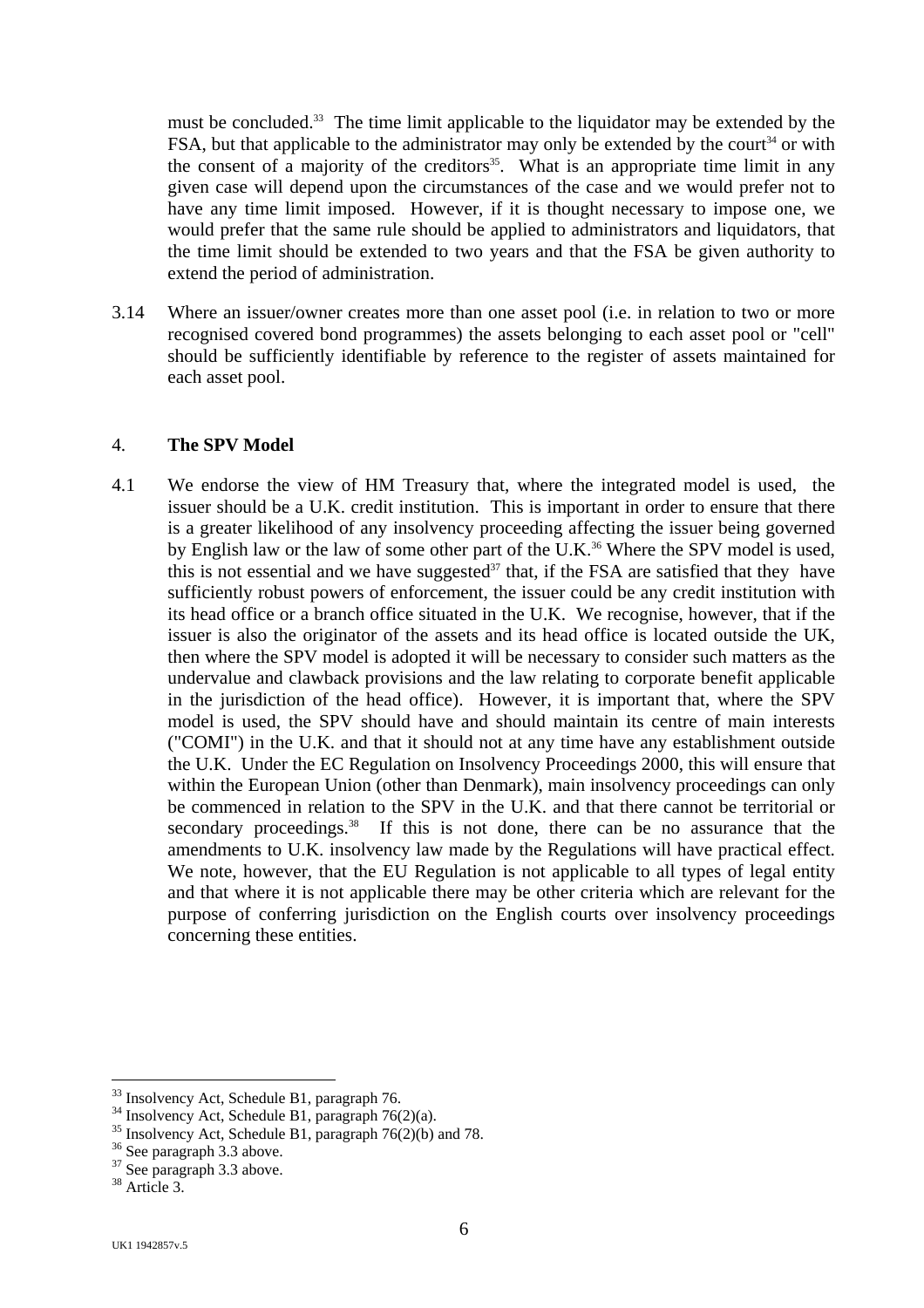- 4.2 The Cross-Border Insolvency Regulations 2006 (the "2006 Regulations") will not generally apply to the issuer as an authorised person<sup>39</sup> but could apply, where the SPV model is used, to the owner SPV. This is another reason for imposing the requirement referred to in paragraph 4.1 above.
- 4.3 The Proposals provide<sup>40</sup> that it may be appropriate to add assets to the asset pool based on the performance of the assets already contained within it to ensure the necessary level of security for the covered bond creditors. Similarly, where the issuer fails to satisfy a requirement to maintain adequate financial resources imposed under the Financial Services and Markets Act 2000, the issuer is required<sup>41</sup> to assign or transfer all interests in the assets in the asset pool to a person other than the issuer. Finally, the issuer is required<sup>42</sup> to transfer or allocate all sums deriving from the issue of a covered bond to an asset pool or to use such sums to acquire eligible property and to transfer or allocate the eligible property to the asset pool. In each case, the Regulations should protect the person to whom the assets are assigned, transferred or allocated from a claw-back $43$ should the person by whom they are assigned, transferred or allocated be or become subject to an insolvency proceeding. (We recognise that such a provision might not be effective where the issuer/originator had its head office outside the UK).

## 5. **Issues affecting either the integrated or the SPV model**

- 5.1 We now deal with general insolvency issues which do not relate specifically either to the integrated or the SPV model.
- 5.2 "Eligible property" must be situated in one of the countries listed in Regulation 3(2). We think that the rationale for this is questionable. For example, even though the US has implemented the UNCITRAL Model Law, the implementation does not contain a carveout for security enforcement; the result is that the enforcement of the security will usually be subject to the automatic stay. Further, a UK administrator or liquidator of the issuer will not be able to obtain recognition of the insolvency proceeding in the U.S. under Chapter 15 of the US Bankruptcy Code because Chapter 15 does not apply to foreign credit institutions. In summary, implementation of the Model Law does not guarantee uniformity; much depends upon local legislation. (We recognise also that if assets are in jurisdictions other than the U.K., it may be necessary to investigate further certain issues such as set-off, priority of security over attachments, recognition of transfers made by administrative receivers, rights of administrative receivers etc).

<span id="page-6-0"></span> $39$  Article 1(2) of and Schedule 1 to the 2006 Regulations, although there is a proposal that the 2006 Regulations should be extended to cover banks.<br><sup>40</sup> Paragraph 2.36.<br><sup>41</sup> Regulation 20.

<span id="page-6-1"></span>

<span id="page-6-2"></span>

<span id="page-6-4"></span><span id="page-6-3"></span>

<sup>&</sup>lt;sup>42</sup> Regulation 13(1).<br><sup>43</sup> The relevant claw-back provisions are sections 127 (avoidance of property dispositions, etc), 238 (transactions at an undervalue), 239 (preferences) and 423 (transactions defrauding creditors) of the Insolvency Act. Regulation  $51(2)(g)$  disapplies section 239 to any allocation to the asset pool, but not any transfer to the asset pool. This may have significance if our suggestion is accepted that, where the integrated model is adopted, the asset pool and the covered bond liabilities should be deemed to be the assets and liabilities of a separate "cell". Moreover, sections 238 and 423 are not disapplied.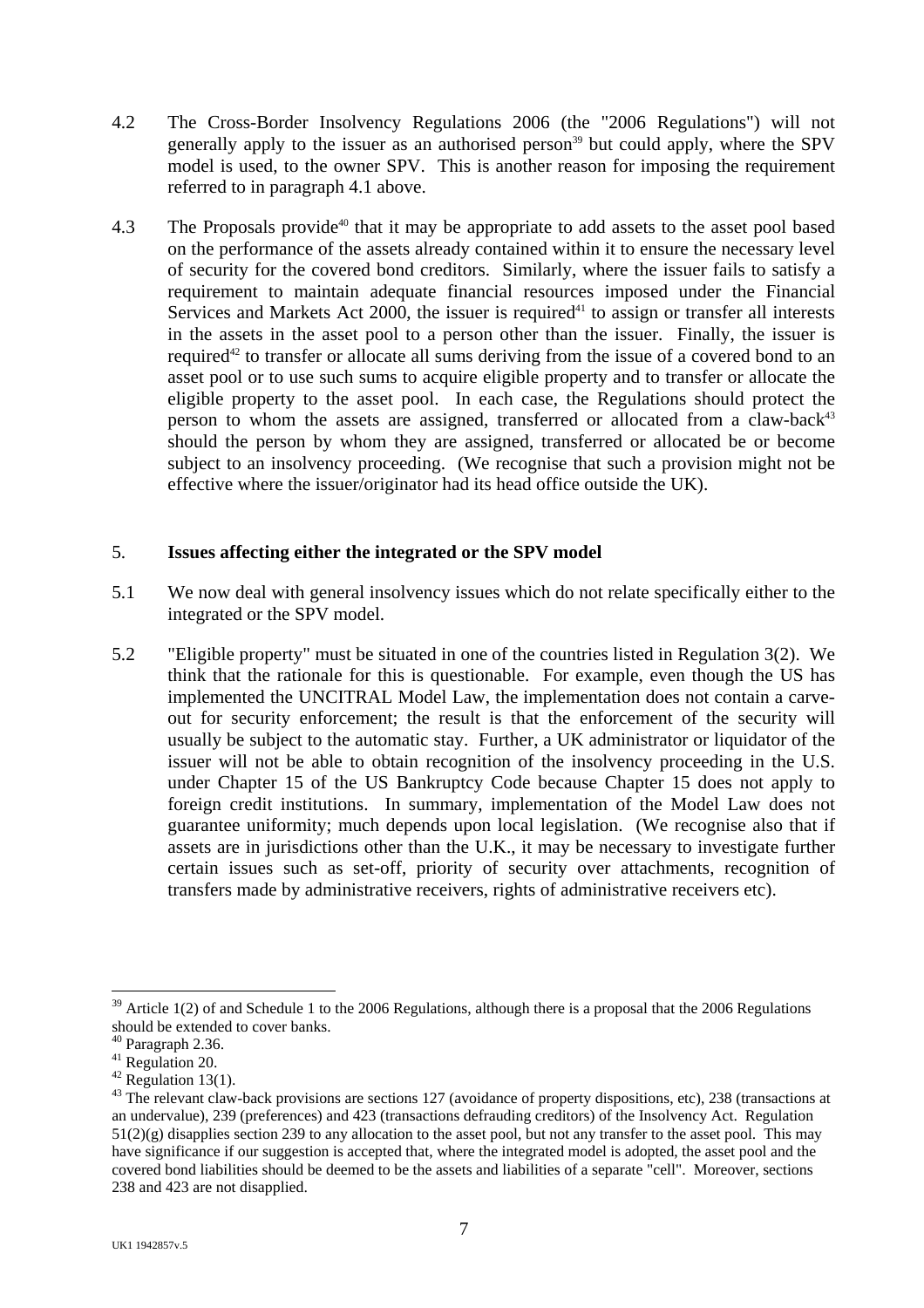5.3 A policy decision has to be made regarding the applicability of administration<sup>44</sup> and liquidation<sup>45</sup> set–off. This issue is relevant to the securitisation of receivables generally and is not confined to covered bond structures. Our view is that, if there is no express provision disapplying set-off, any potential problem could be dealt with (as happens at present) by an over-collateralisation of the covered pool. We express no view on what the policy of HM Treasury and the FSA should be on this point.

## 6. **Drafting Points**

- 6.1 This response deals with points which are of a drafting nature but which may nevertheless be of practical significance.
- 6.2 In relation to the definition of "asset pool" in Regulation 2, it should be made clear (a) that sums or eligible property transferred or allocated to the asset pool by way of overcollateralisation are included, and (b) that any rights acquired by the owner under derivative contracts (such as hedging arrangements) and contracts of insurance relating to the asset pool are included and that the obligations under contracts relating to the asset pool should include liabilities under such contracts.<sup>46</sup> It may also be desirable to state in express terms that those obligations include the covered bond obligations themselves.
- 6.3 The provisions of the Insolvency Act that are disapplied by the Financial Collateral Arrangements (No. 2) Regulations 2003 in relation to the enforcement of security in financial collateral should be disapplied by the Regulations in relation to the enforcement of security on the asset pool.
- 6.4 Where security is taken, Regulation 28(3) is confusing in that it provides that the claims of the covered bondholders and the service providers have priority over the claims of the holders of fixed or floating charges created by the issuer/owner over the asset pool. This should be expressed to apply to security only if and to the extent that the claims of the covered bondholders and the service providers are not themselves secured by that security.
- 6.5 Regulation 13(1) should allow sums to be transferred to the asset pool by way of loan or by way of a subscription for shares, where the SPV model is used.
- 6.6 The claims of the covered bond creditors rank ahead of preferential creditors on a receivership or liquidation (Regulations 27 and 28); the principle needs to be extended to cover a case where the security trustee takes possession.[47](#page-7-3) Incidentally, where a receiver is appointed, the holder of the charge does not take possession and Regulation 27 needs to be corrected in this respect. The two situations (the appointment of a receiver dealt with under section 40 of the Insolvency Act and the chargee taking possession dealt with under section 196 of the Companies Act 1985) should be disentangled.

<span id="page-7-0"></span><sup>&</sup>lt;sup>44</sup> Rule 2.85 Insolvency Rules 1986.

<span id="page-7-1"></span>

<span id="page-7-3"></span><span id="page-7-2"></span>

<sup>45</sup> Rule 4.90 Insolvency Rules 1986.<br>
<sup>46</sup> See paragraph 2.35 of the Proposals.<br>
<sup>47</sup> Section 196 Companies Act 1985 (as currently applied to limited liability partnerships pursuant to Regulation 4 and Part I of Schedule 2 to the Limited Liability Partnerships Regulations 2001).